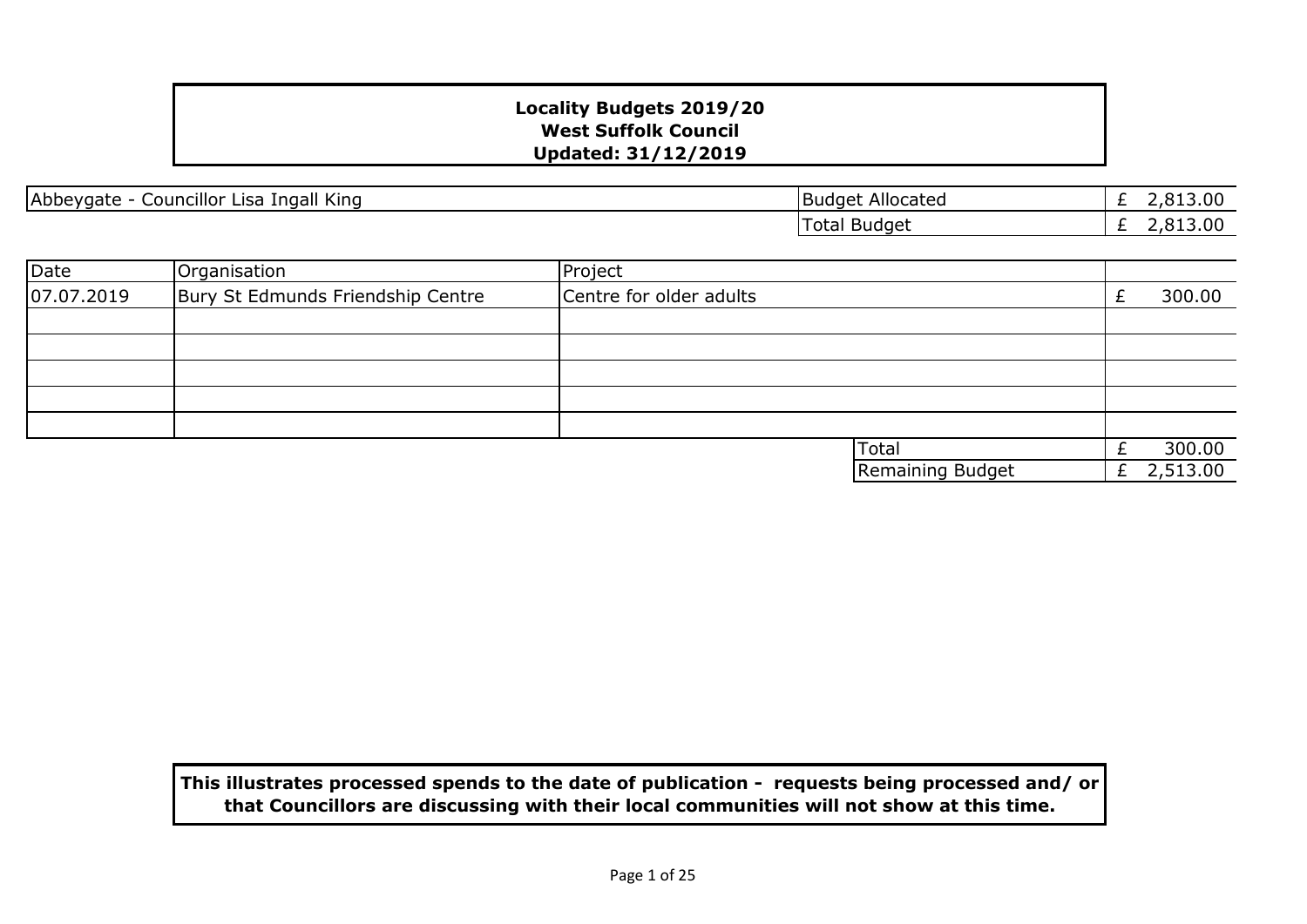Abbeygate - Councillor Joanna Rayner Budget Allocated Budget Allocated

£ 2,813.00 £ 2,813.00 Total Budget

| Date       | Organisation                      | Project                 |   |          |
|------------|-----------------------------------|-------------------------|---|----------|
| 07.07.2019 | Bury St Edmunds Friendship Centre | Centre for older adults |   | 200.00   |
|            |                                   |                         |   |          |
|            |                                   |                         |   |          |
|            |                                   |                         |   |          |
|            |                                   |                         |   |          |
|            |                                   |                         |   |          |
|            |                                   | Total                   |   | 200.00   |
|            |                                   | Remaining Budget        | £ | 2,613.00 |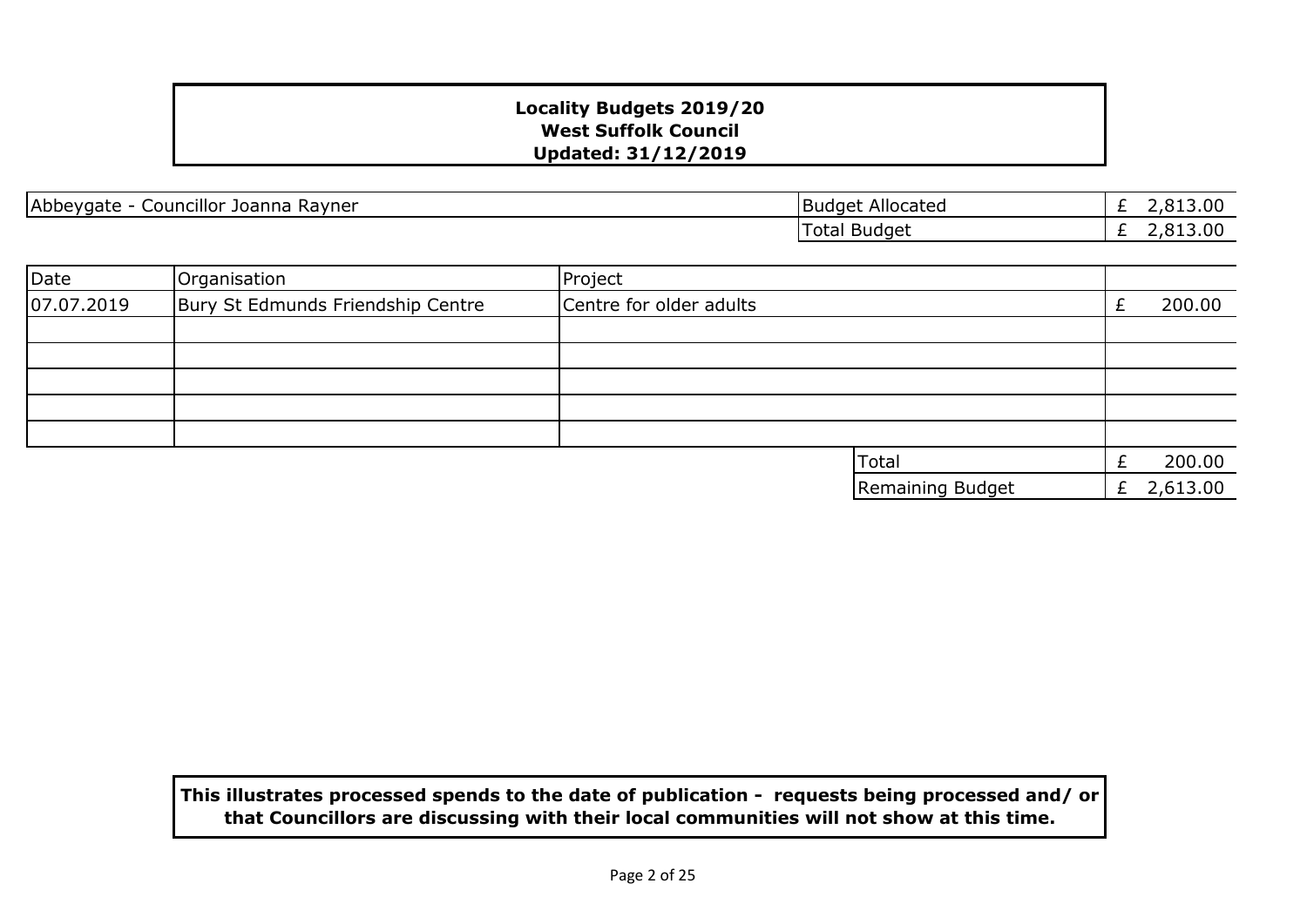Bardwell - Councillor Andrew Smith Budget Allocated

£ 2,813.00  $\overline{E}$  2,813.00 Total Budget

| Date       | Organisation                 | Project                        |                  |   |          |
|------------|------------------------------|--------------------------------|------------------|---|----------|
| 03.07.2019 | Friends of Honington School  | <b>ASD Group</b>               |                  | £ | 300.00   |
| 03.12.2019 | Coney Weston Swan Bowls Club | Enhancements to the bowls club |                  |   | 500.00   |
|            |                              |                                |                  |   |          |
|            |                              |                                |                  |   |          |
|            |                              |                                |                  |   |          |
|            |                              |                                |                  |   |          |
|            |                              |                                |                  |   |          |
|            |                              |                                |                  |   |          |
|            |                              |                                | Total            | £ | 800.00   |
|            |                              |                                | Remaining Budget | £ | 2,013.00 |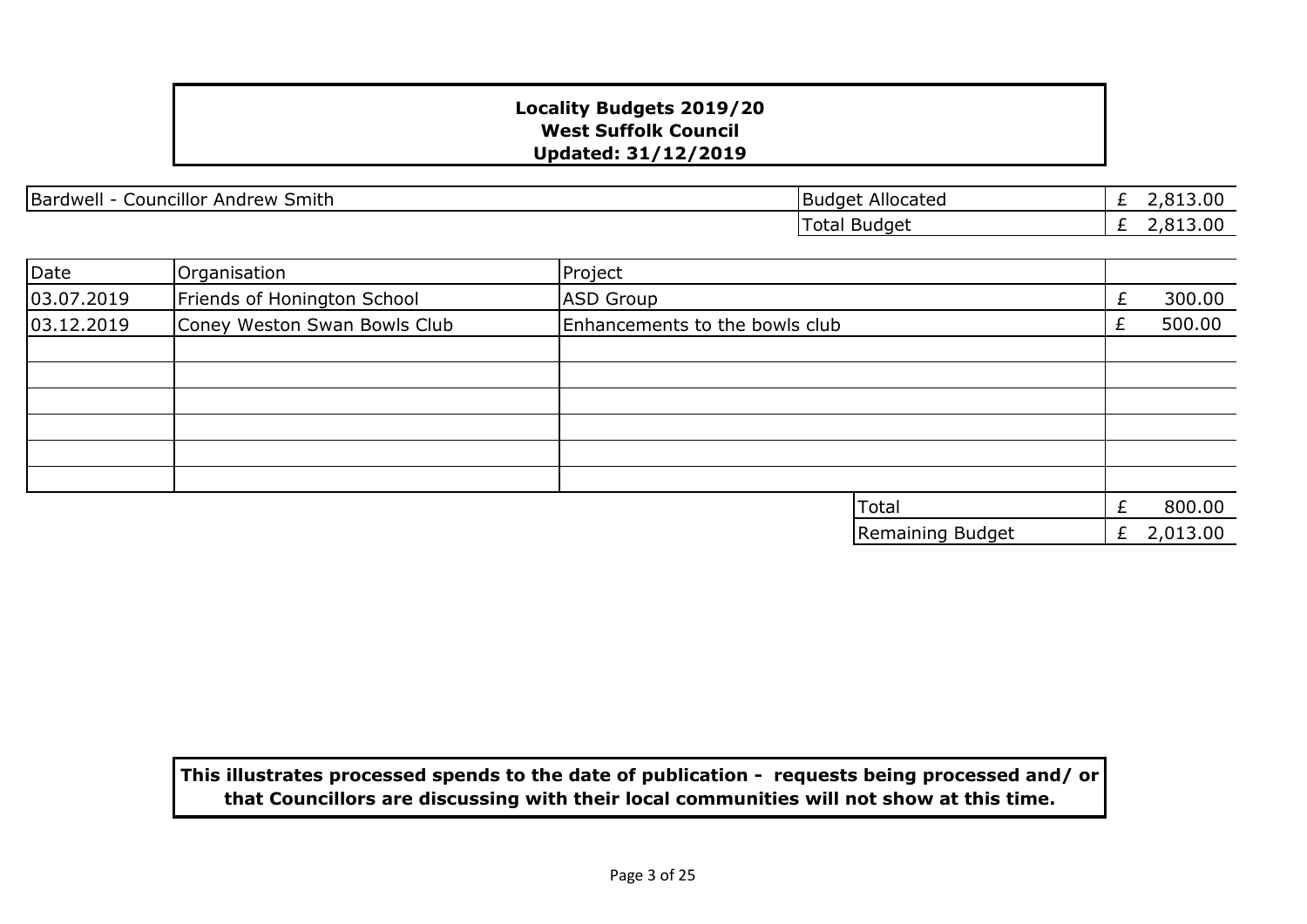|Barningham - Councillor Carol Bull Budget Allocated

£ 2,813.00  $\overline{E}$  2,813.00 Total Budget

| Date       | Organisation                 | Project                             |                  |    |          |
|------------|------------------------------|-------------------------------------|------------------|----|----------|
| 22.07.2019 | Friends of Barningham School | Outside learning area refurbishment |                  |    | 500.00   |
| 04.10.2019 | Barningham Parish Council    | Defibrillator                       |                  | Ł. | 250.00   |
| 05.11.2019 | Barningham Bowls Club        | New mat for bowls club              |                  | £  | 200.00   |
|            |                              |                                     |                  |    |          |
|            |                              |                                     |                  |    |          |
|            |                              |                                     |                  |    |          |
|            |                              |                                     |                  |    |          |
|            |                              |                                     |                  |    |          |
|            |                              |                                     |                  |    |          |
|            |                              |                                     |                  |    |          |
|            |                              |                                     | <b>Total</b>     |    | 950.00   |
|            |                              |                                     | Remaining Budget | £  | 1,863.00 |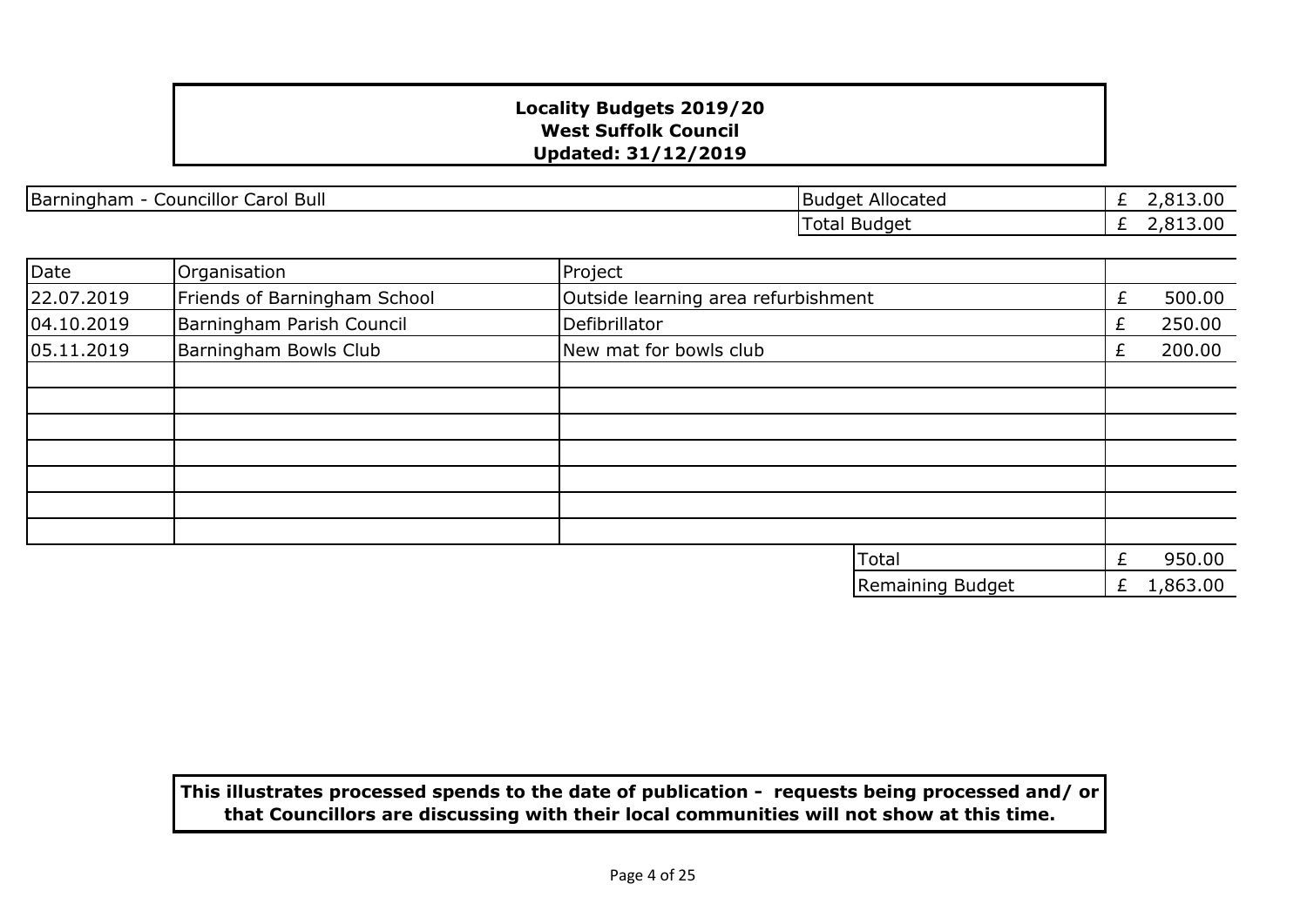Barrow - Councillor Ian Houlder **Barrow - Councillor Ian Houlder** Budget Allocated

£ 2,813.00 £ 2,813.00 Total Budget

| Date       | Organisation        | Project                 |   |          |
|------------|---------------------|-------------------------|---|----------|
| 22.07.2019 | Suffolk Academy CIC | Community Defibrillator | £ | 500.00   |
|            |                     |                         |   |          |
|            |                     |                         |   |          |
|            |                     |                         |   |          |
|            |                     |                         |   |          |
|            |                     |                         |   |          |
|            |                     |                         |   |          |
|            |                     |                         |   |          |
|            |                     | Total                   | £ | 500.00   |
|            |                     | Remaining Budget        | £ | 2,313.00 |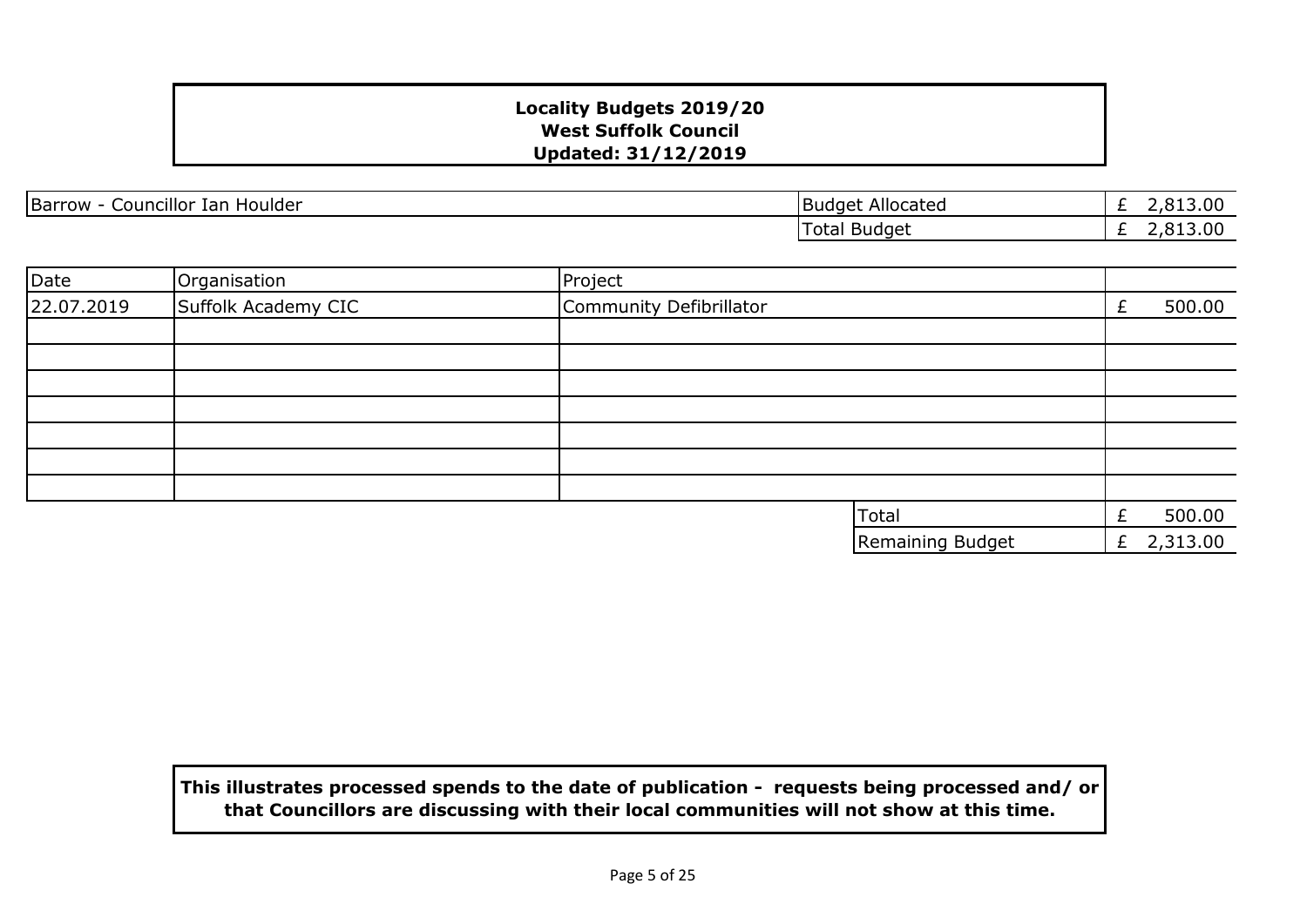Brandon Central - Councillor Victor Lukaniuk Brandon Central - Councillor Victor Lukaniuk

£ 2,813.00 £ 2,813.00 Total Budget

| Date       | Organisation                      | Project                                   |        |
|------------|-----------------------------------|-------------------------------------------|--------|
| 22.07.2019 | Brandon Town Community F.C.       | New equipment for football club           | 300.00 |
| 26.07.2019 | <b>Babylon Gallery</b>            | Tales and trails art project              | 400.00 |
| 31.07.2019 | Brandon and District Angling Club | Increase the facilities and widen project | 300.00 |
| 26.08.2019 | Fledglings Pre-School             | Replacement equipment of the pre-school   | 300.00 |
| 14.10.2019 | Brighter Brandon                  | Refurbishment of town information maps    | 100.00 |
|            |                                   |                                           |        |
|            |                                   |                                           |        |
|            |                                   |                                           |        |
|            |                                   | <b>ITotal</b>                             | 400.00 |

| lTotal           | 1,400.00 |
|------------------|----------|
| Remaining Budget | 1.413.00 |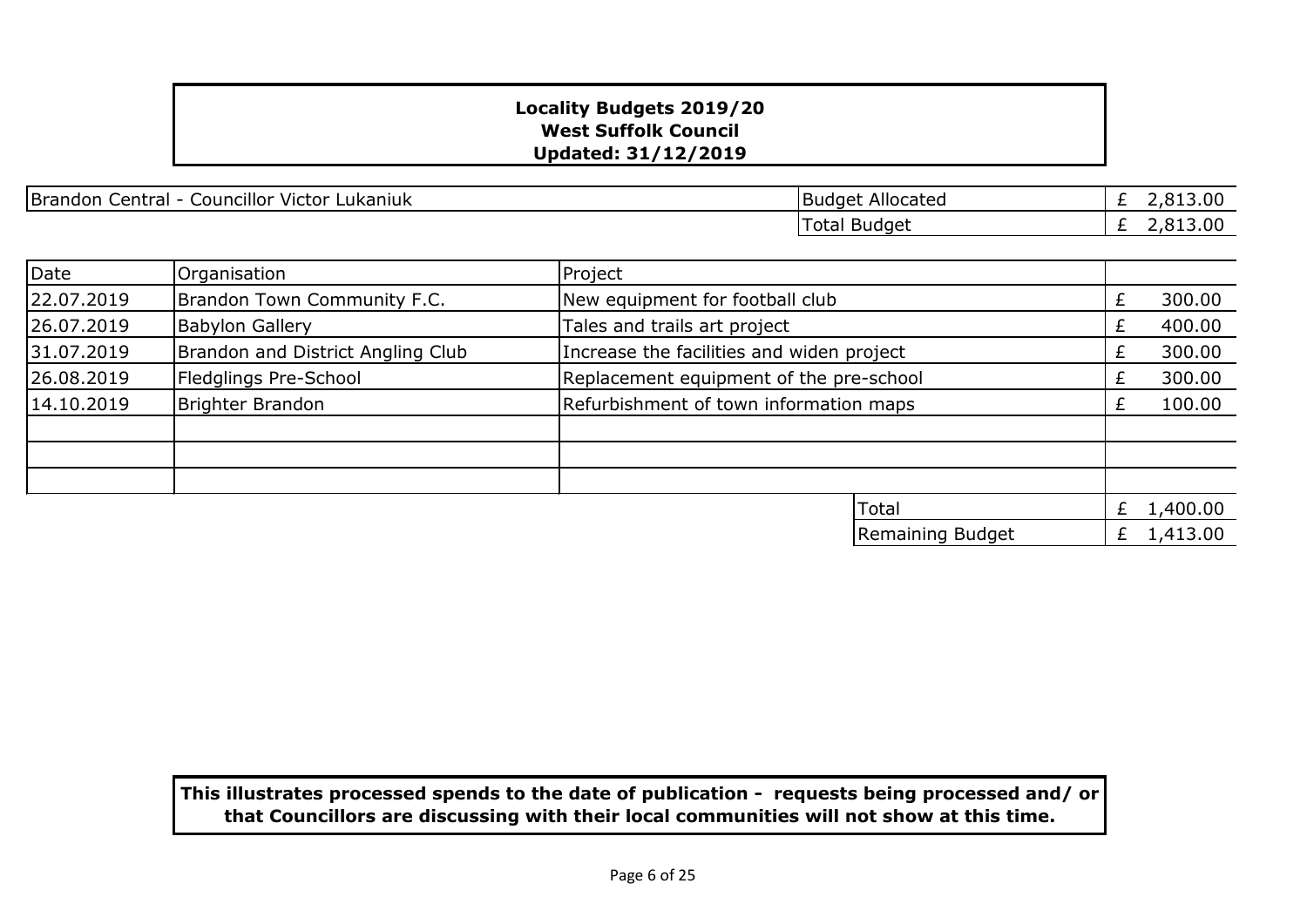Brandon East - Councillor Phillip Wittam Budget Allocated

 $E$  2,813.00<br> $E$  2,813.00 £ 2,813.00 Total Budget

| Date       | Organisation                      | Project                                  |                                        |   | Amount       |
|------------|-----------------------------------|------------------------------------------|----------------------------------------|---|--------------|
| 26.07.2019 | <b>Babylon Gallery</b>            | Tales and trails art project             |                                        | £ | 400.00       |
| 31.07.2019 | Brandon and District Angling Club | Increase facilities and widen project    |                                        | £ | 300.00       |
| 26.08.2019 | Fledglings Pre-School             | Replacement equipment for the pre-school |                                        | £ | 300.00       |
| 14.10.2019 | Brighter Brandon                  |                                          | Refurbishment of town information maps |   | 100.00       |
|            |                                   |                                          |                                        |   |              |
|            |                                   |                                          |                                        |   |              |
|            |                                   |                                          |                                        |   |              |
|            |                                   |                                          |                                        |   |              |
|            |                                   |                                          |                                        |   |              |
|            |                                   |                                          |                                        |   |              |
|            |                                   |                                          | <b>Total</b>                           |   | £ $1,100.00$ |
|            |                                   |                                          | Remaining Budget                       | £ | 1,713.00     |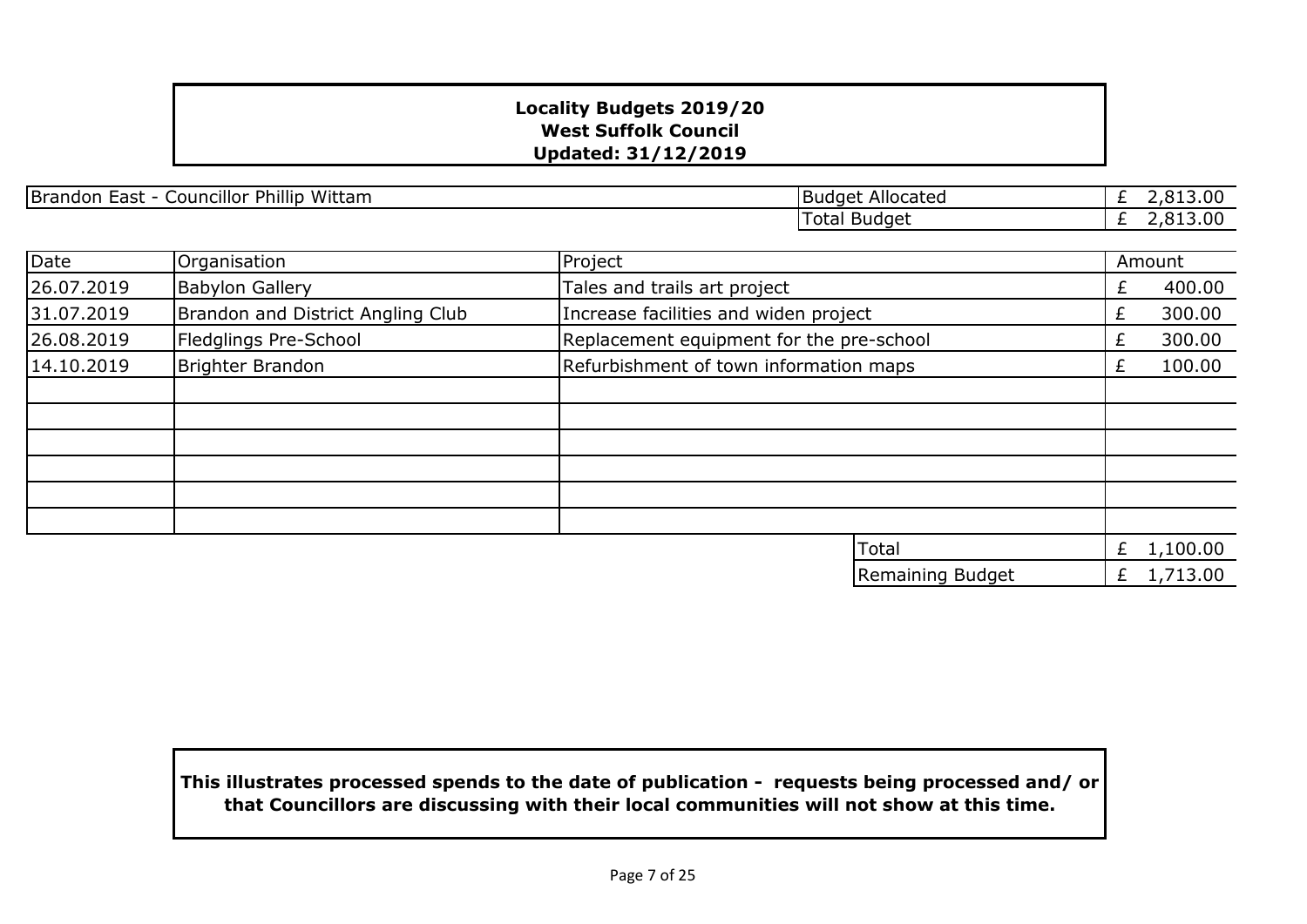Brandon West - Councillor David Palmer Budget Allocated Budget Allocated

Total Budget

£ 2,813.00 £ 2,813.00

| Date       | Organisation                                | Project                                    |                  |   | Amount   |
|------------|---------------------------------------------|--------------------------------------------|------------------|---|----------|
| 11.07.2019 | <b>Brandon Town Community Football Club</b> | New football kit                           |                  | £ | 569.72   |
| 26.07.2019 | <b>Babylon Gallery</b>                      | Tales and trails art project               |                  |   | £400.00  |
| 31.07.2019 | Brandon and District Angling Club           | Increase the facilities and widen project. |                  | £ | 300.00   |
| 05.08.2019 | <b>Brandon Festival</b>                     | <b>Brandon Festival</b>                    |                  | £ | 150.00   |
| 26.08.2019 | Fledglings Pre-School                       | Replacement equipment for the pre-school   |                  | £ | 300.00   |
| 14.10.2019 | Brighter Brandon                            | Refurbishment of town information maps     |                  | £ | 100.00   |
|            |                                             |                                            |                  |   |          |
|            |                                             |                                            |                  |   |          |
|            |                                             |                                            |                  |   |          |
|            |                                             |                                            |                  |   |          |
|            |                                             |                                            |                  |   |          |
|            |                                             |                                            | Total            | £ | 1,819.72 |
|            |                                             |                                            | Remaining Budget | £ | 993.28   |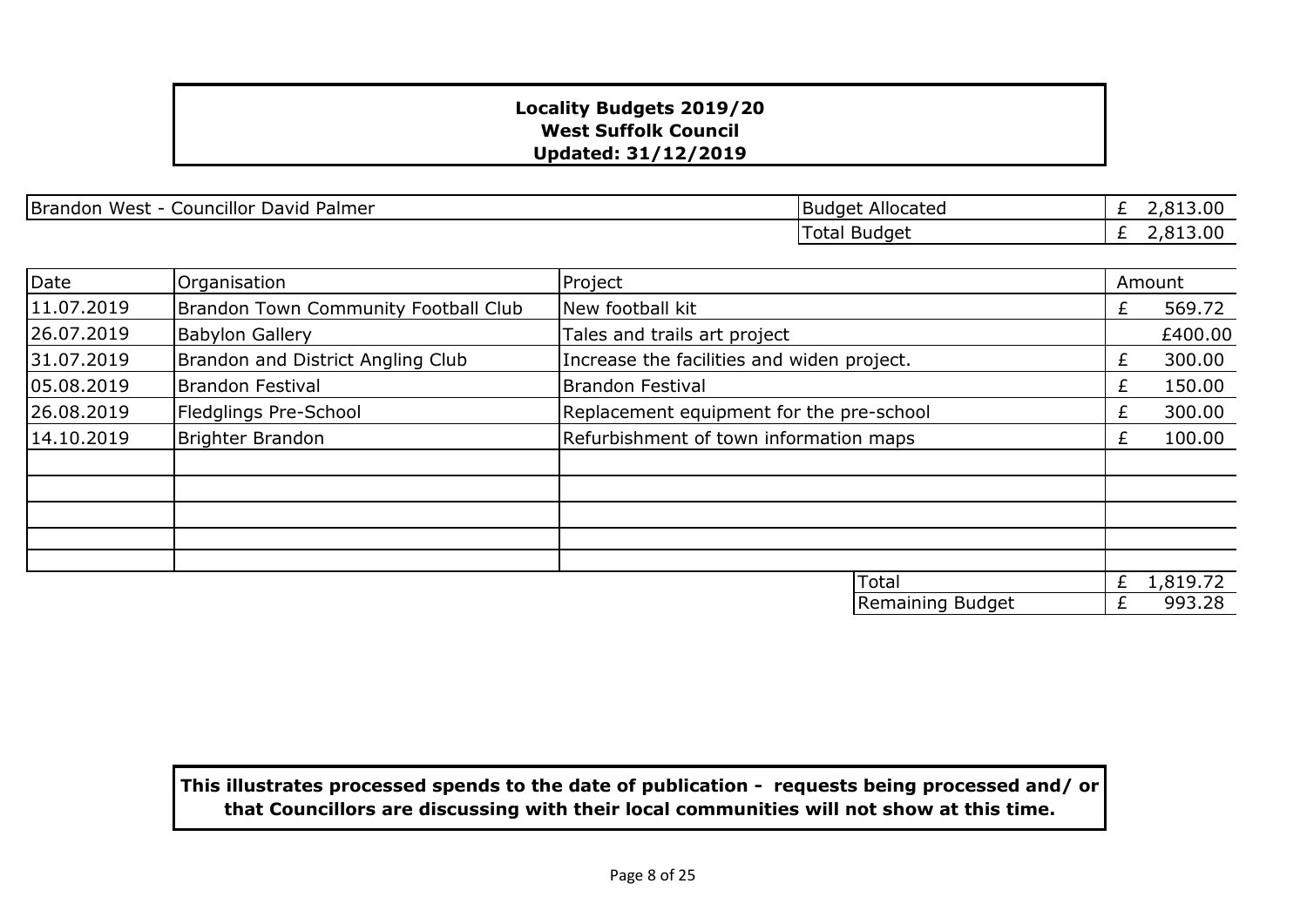|Chedburgh & Chevington - Councillor Mike Chester | National Chester |Budget Allocated

£ 2,813.00 £ 2,813.00 Total Budget

| Date | Organisation | Project |                  | Amount       |
|------|--------------|---------|------------------|--------------|
|      |              |         |                  |              |
|      |              |         |                  |              |
|      |              |         |                  |              |
|      |              |         |                  |              |
|      |              |         |                  |              |
|      |              |         |                  |              |
|      |              |         | Total            |              |
|      |              |         | Remaining Budget | £ $2,813.00$ |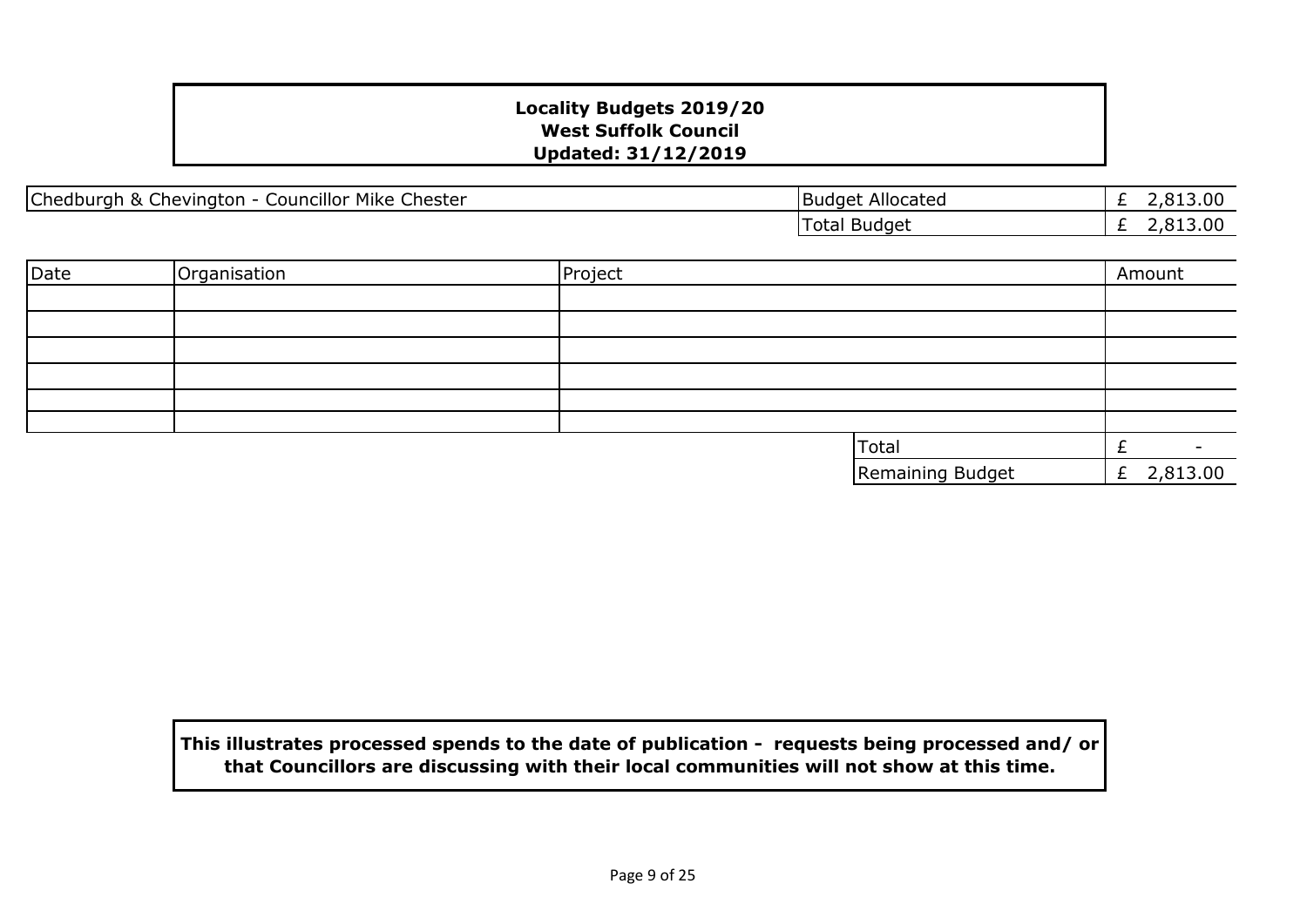|Clare, Hundon & Kedington - Councillor Jim Meikle | National Clare | Budget Allocated

£ 2,813.00 £ 2,813.00 Total Budget

| Date       | Organisation                  | Project                       |                  | Amount   |
|------------|-------------------------------|-------------------------------|------------------|----------|
|            | Stoke Good Neighbours C/o The |                               |                  |          |
| 16.08.2019 | Community Heartbeat Trust     | Installation of Defibrillator |                  | 200.00   |
| 12.11.2019 | Clare Town Council            | Installation of Defibrillator |                  | 300.00   |
|            |                               |                               |                  |          |
|            |                               |                               |                  |          |
|            |                               |                               |                  |          |
|            |                               |                               |                  |          |
|            |                               |                               |                  |          |
|            |                               |                               | Total            | 500.00   |
|            |                               |                               | Remaining Budget | 2,313.00 |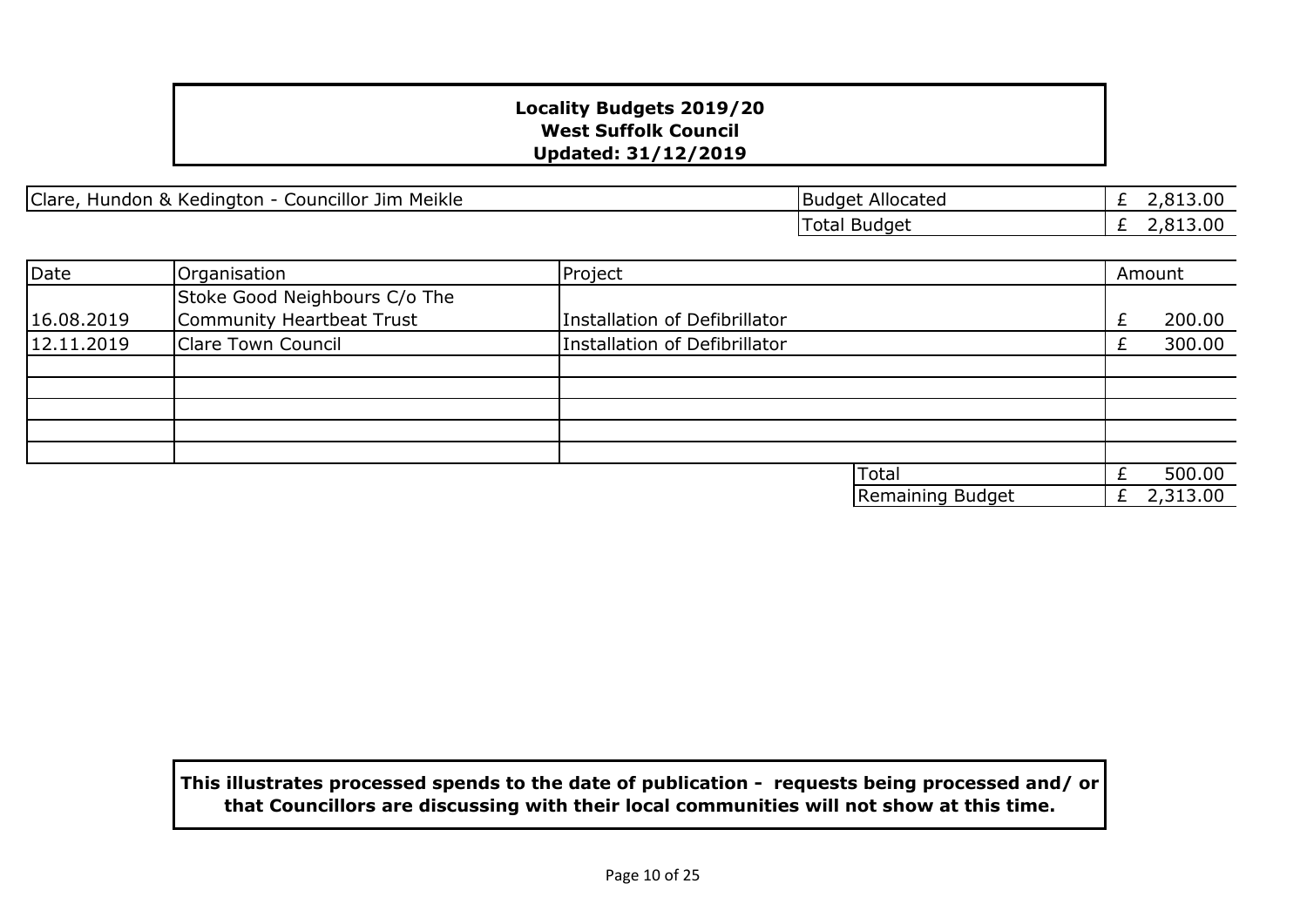Clare, Hundon & Kedington - Councillor Karen Richardson

| <b>Budget Allocated</b> | £ 2,813.00 |
|-------------------------|------------|
| Total Budget            | £ 2,813,00 |

| Date       | Organisation                   | Project                                         |   | Amount   |
|------------|--------------------------------|-------------------------------------------------|---|----------|
| 22.07.2019 | Kedington Primary Academy PTFA | Funding towards transport for Crucial Crew 2019 |   | 100.00   |
| 19.11.2019 | Kedington Parish Council       | Provision of dog waste bins                     |   | 406.00   |
|            |                                |                                                 |   |          |
|            |                                |                                                 |   |          |
|            |                                |                                                 |   |          |
|            |                                |                                                 |   |          |
|            |                                |                                                 |   |          |
|            |                                | <b>Total</b>                                    |   | 506.00   |
|            |                                | Remaining Budget                                | £ | 2,307.00 |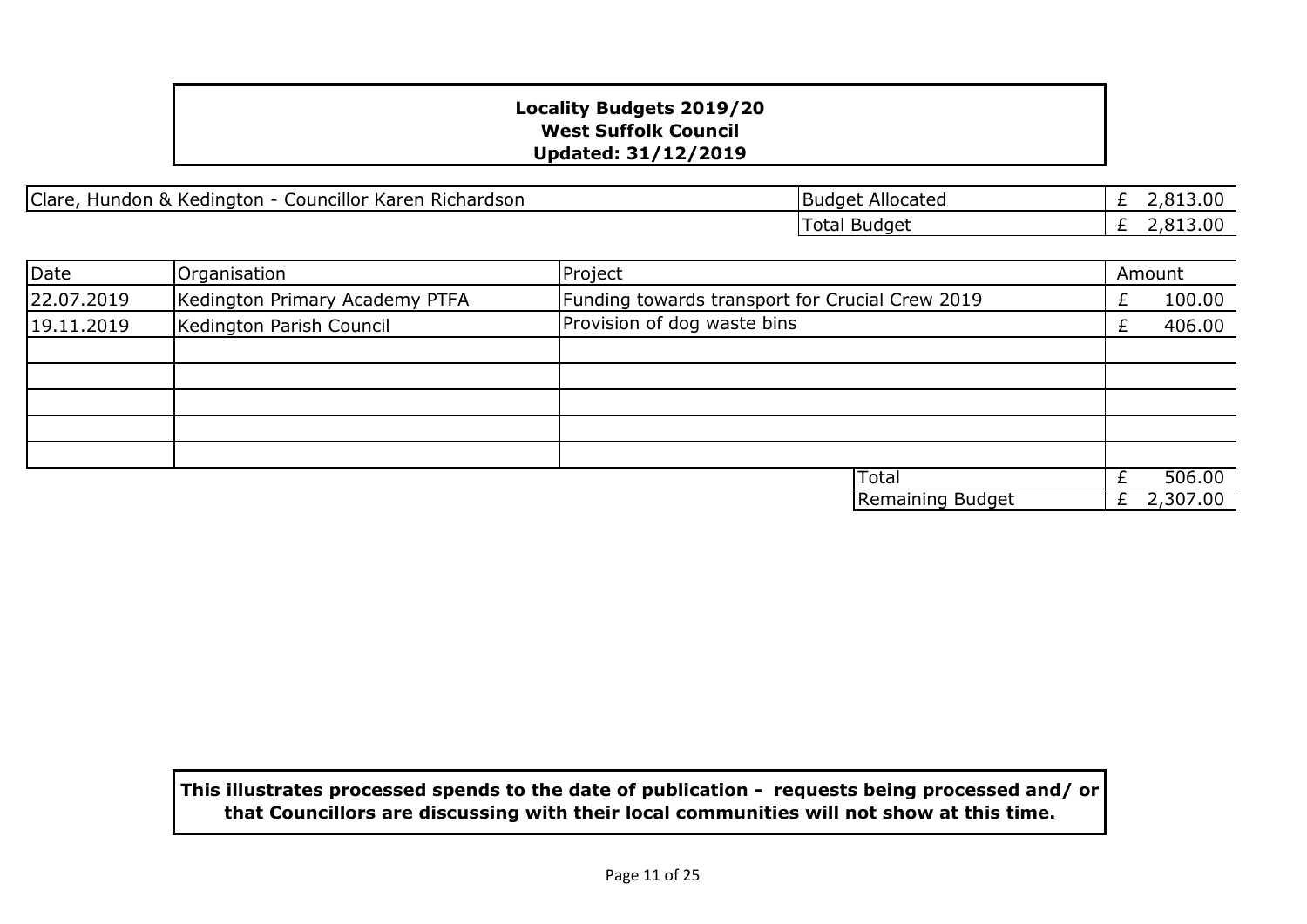Clare, Hundon & Kedington - Councillor Marion Rushbrook

| Budget Allocated | £ 2,813.00 |
|------------------|------------|
| Total Budget     | £ 2,813.00 |

| Date | Organisation | Project          | Amount                   |
|------|--------------|------------------|--------------------------|
|      |              |                  |                          |
|      |              |                  |                          |
|      |              |                  |                          |
|      |              |                  |                          |
|      |              |                  |                          |
|      |              |                  |                          |
|      |              |                  |                          |
|      |              |                  |                          |
|      |              | Total            | $\overline{\phantom{0}}$ |
|      |              | Remaining Budget | £ $2,813.00$             |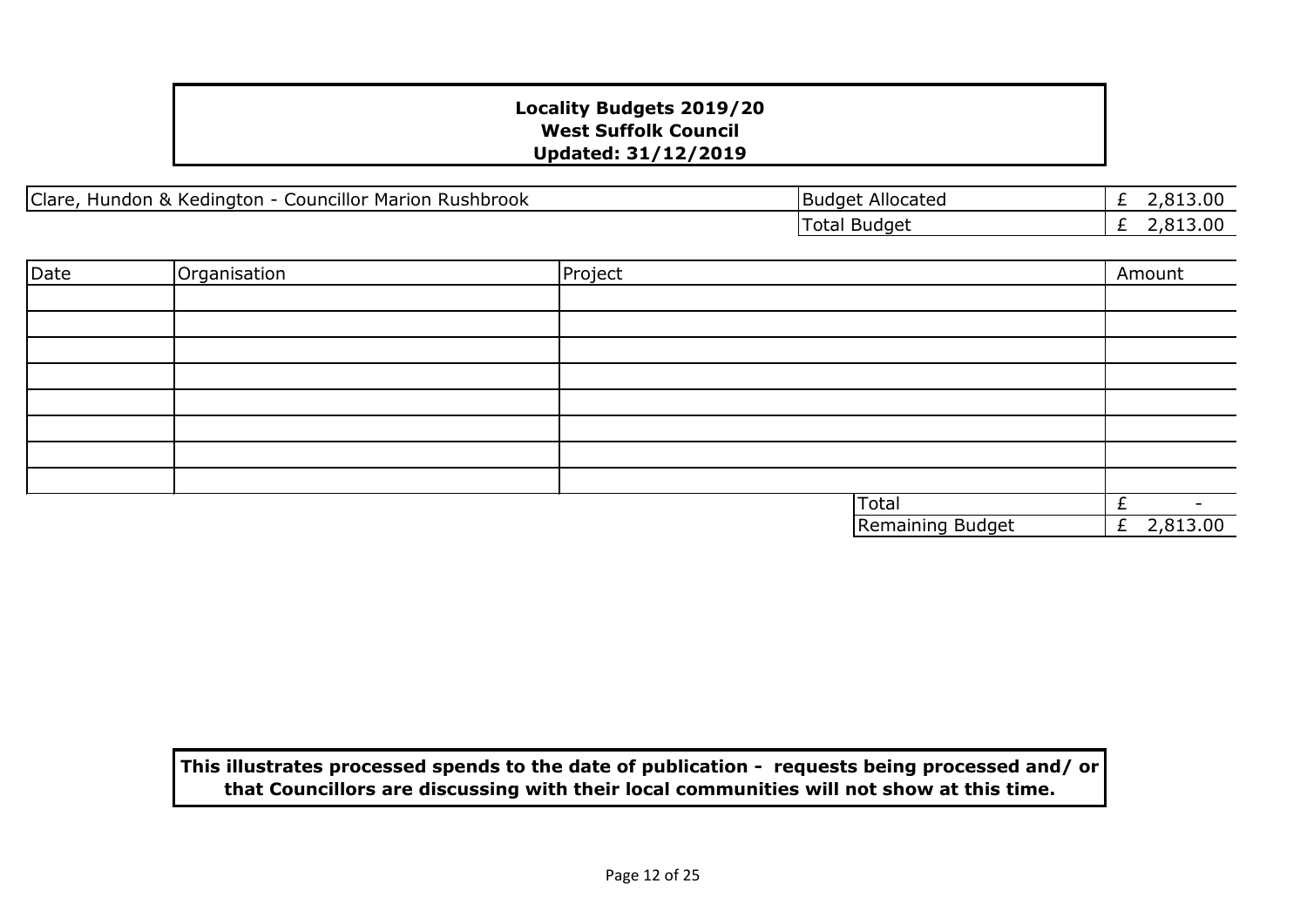Eastgate - Councillor Cliff Waterman Budget Allocated

£ 2,813.00 £ 2,813.00 Total Budget

| Date       | Organisation                                                 | Project                                                    | Amount       |
|------------|--------------------------------------------------------------|------------------------------------------------------------|--------------|
| 29.08.2019 | <b>West Suffolk Interfaith and Community</b><br><b>Forum</b> | Interfaith and community activities across Bury St Edmunds | 100.00       |
| 05.11.2019 | <b>Bury Bowls Club</b>                                       | Access improvements to the bowls club                      | £ $1,200.00$ |
|            |                                                              |                                                            |              |
|            |                                                              |                                                            |              |
|            |                                                              |                                                            |              |
|            |                                                              |                                                            |              |
|            |                                                              | <b>Total</b>                                               | 1,300.00     |
|            |                                                              | Remaining Budget                                           | 1,513.00     |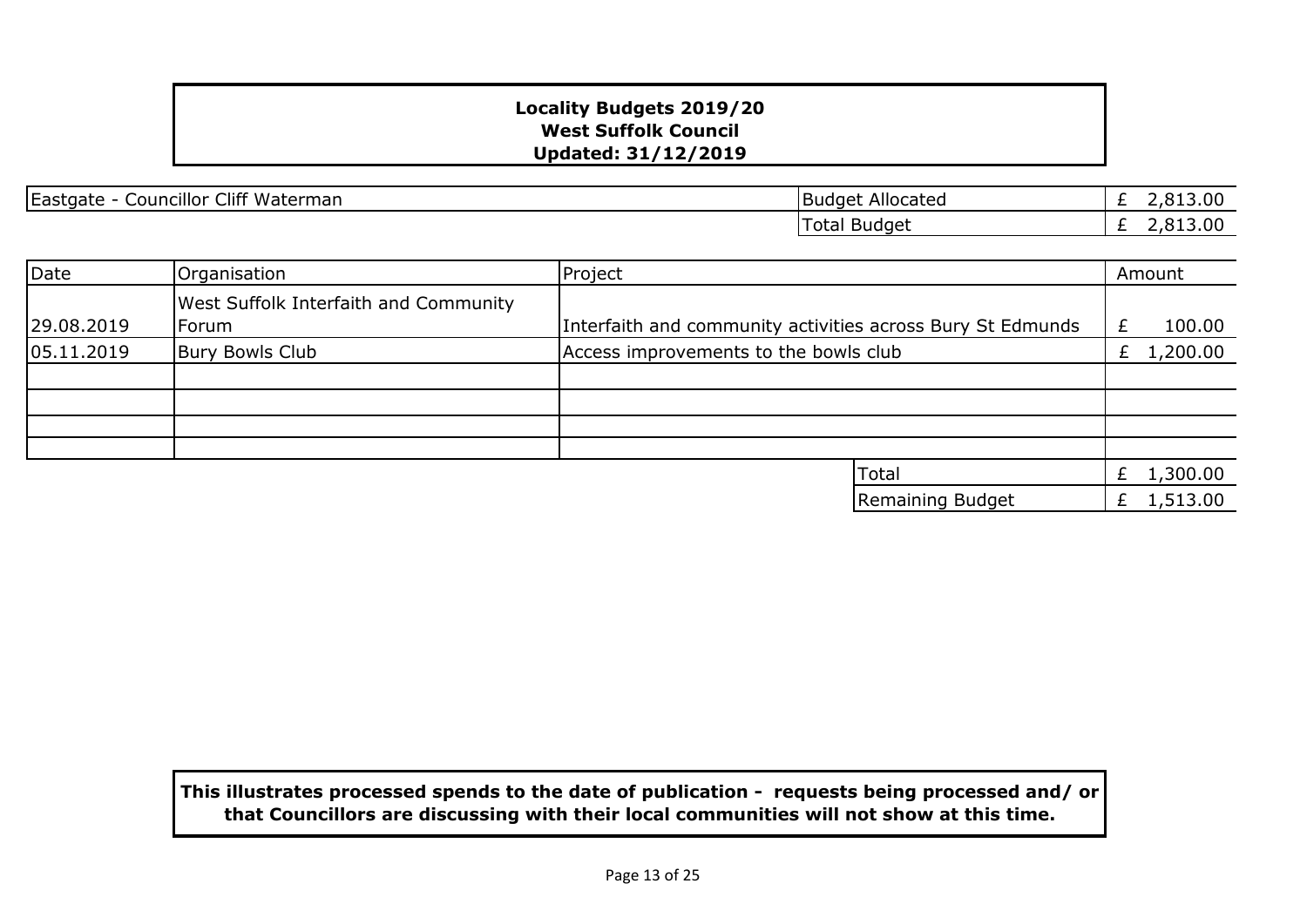| Exning<br>.<br>--<br>Cole<br>Councillor <sup>c</sup><br>Simon | .<br>Allocated<br>IBudget | .00<br>$\sim$<br>__ |
|---------------------------------------------------------------|---------------------------|---------------------|
|                                                               | l otal<br>Budget          | 2,813.00<br>-       |

| Date | Organisation | Project |                  | Amount        |
|------|--------------|---------|------------------|---------------|
|      |              |         |                  |               |
|      |              |         |                  |               |
|      |              |         |                  |               |
|      |              |         |                  |               |
|      |              |         |                  |               |
|      |              |         |                  |               |
|      |              |         | <b>Total</b>     | -             |
|      |              |         | Remaining Budget | 2,813.00<br>E |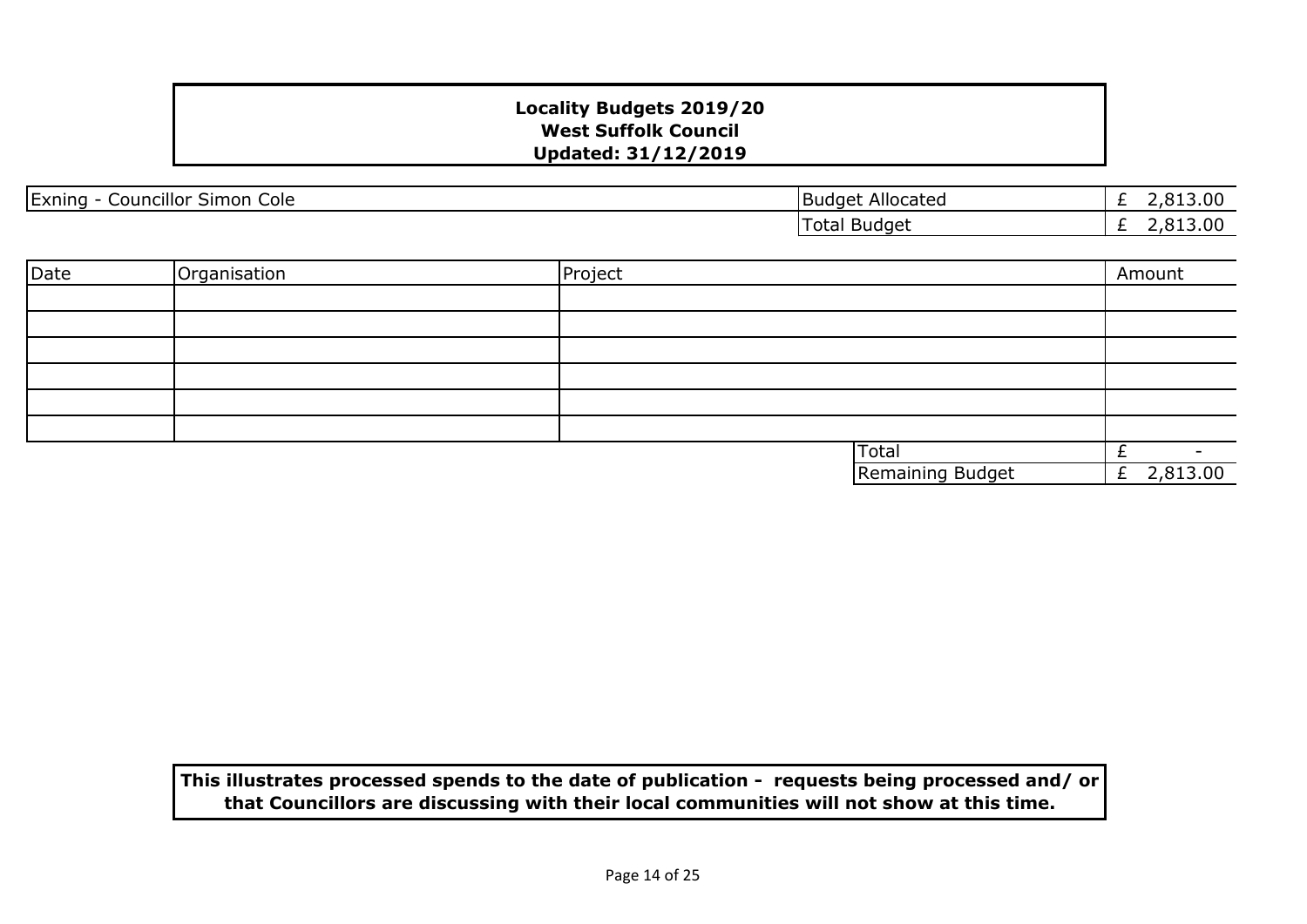Haverhill Central - Councillor Aron Luccarini Budget Allocated

£ 2,813.00 £ 2,813.00 Total Budget

| Date       | Organisation                                    | Project                                    |                  |   | Amount   |
|------------|-------------------------------------------------|--------------------------------------------|------------------|---|----------|
|            | One Haverhill Partnership Haverhill             |                                            |                  |   |          |
| 12.08.2019 | Community Trust                                 | Shopfront painting scheme                  |                  | £ | 1,000.00 |
|            | <b>Haverhill Family History Group - Chaunty</b> |                                            |                  |   |          |
| 18.12.2019 | Mills                                           | Workshop sessions for pupils years 5 and 6 |                  |   | 225.00   |
|            |                                                 |                                            |                  |   |          |
|            |                                                 |                                            |                  |   |          |
|            |                                                 |                                            |                  |   |          |
|            |                                                 |                                            | <b>Total</b>     |   | 1,225.00 |
|            |                                                 |                                            | Remaining Budget |   | 1,588.00 |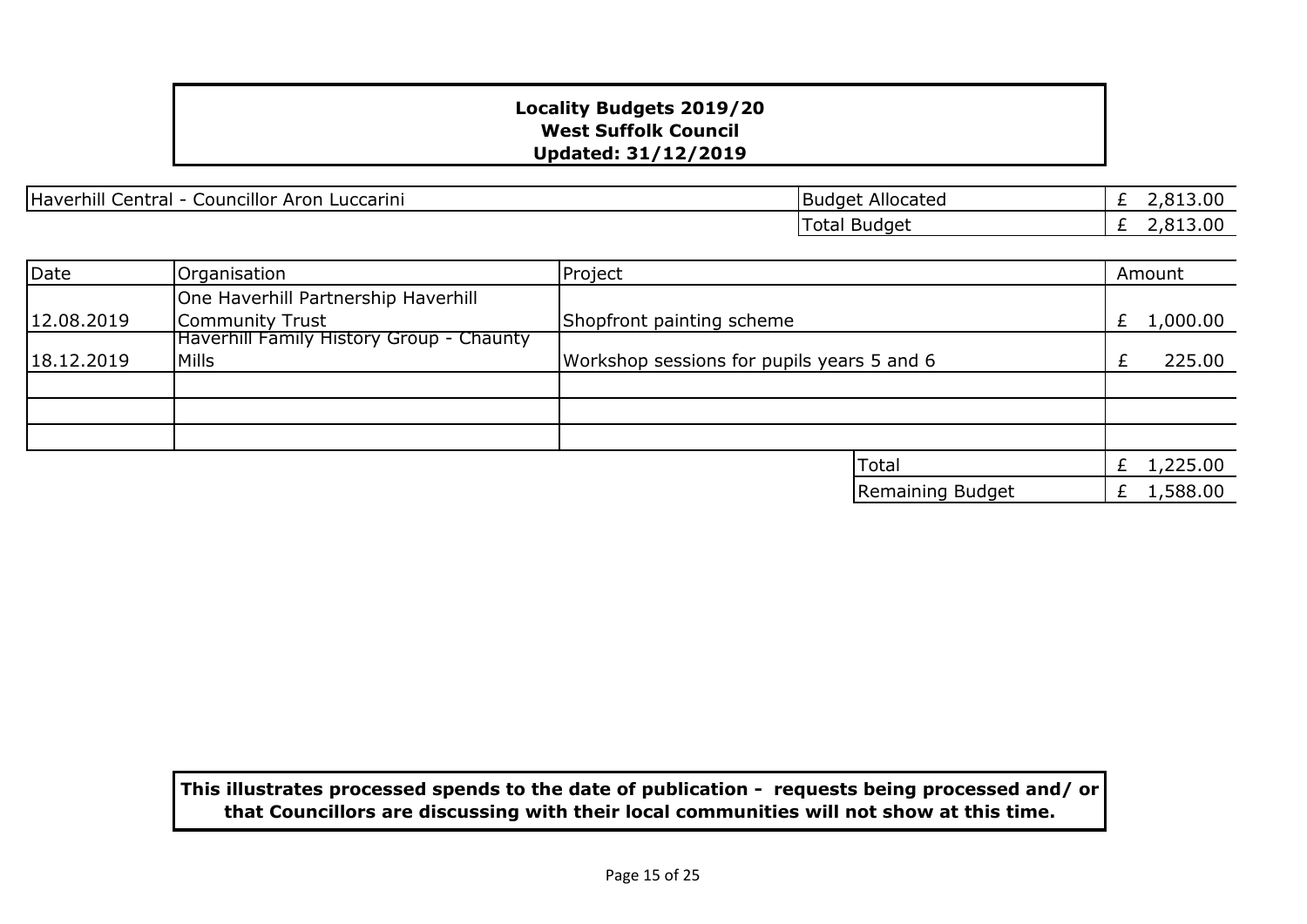Haverhill East - Councillor John Burns Burns Budget Allocated

£ 2,813.00 £ 2,813.00 Total Budget

| Date       | Organisation                        | Project                   |                  |   | Amount   |
|------------|-------------------------------------|---------------------------|------------------|---|----------|
|            | One Haverhill Partnership Haverhill |                           |                  |   |          |
| 12.08.2019 | Community Trust                     | Shopfront painting scheme |                  |   | 500.00   |
|            |                                     |                           |                  |   |          |
|            |                                     |                           |                  |   |          |
|            |                                     |                           |                  |   |          |
|            |                                     |                           |                  |   |          |
|            |                                     |                           |                  |   |          |
|            |                                     |                           | <b>Total</b>     |   | 500.00   |
|            |                                     |                           | Remaining Budget | £ | 2,313.00 |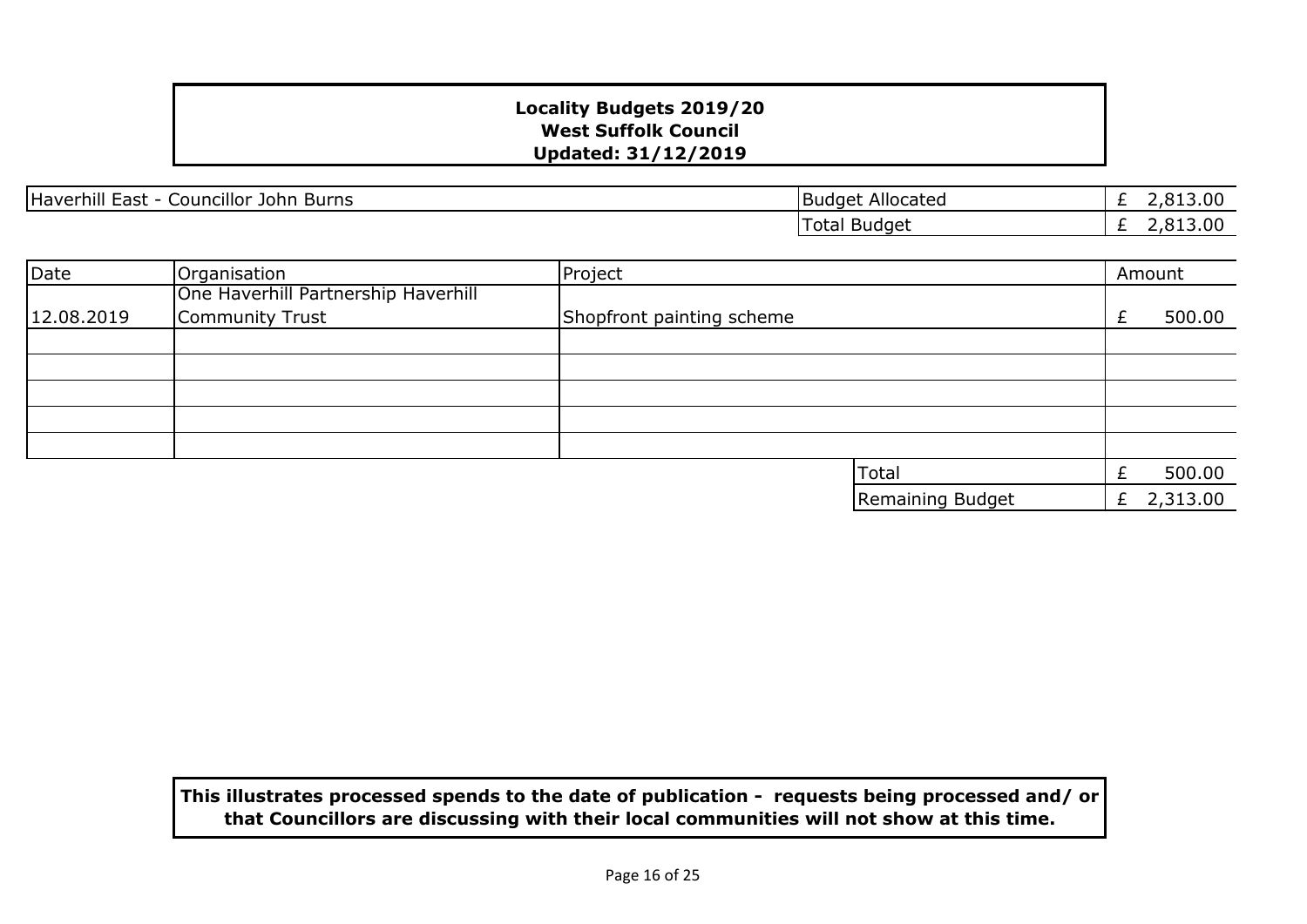Haverhill East - Councillor Patrick Hanion Budget Allocated Budget Allocated

£ 2,813.00 £ 2,813.00 Total Budget

| Date       | Organisation                                           | Project                   |                  |   | Amount   |
|------------|--------------------------------------------------------|---------------------------|------------------|---|----------|
| 12.08.2019 | One Haverhill Partnership Haverhill<br>Community Trust | Shopfront painting scheme |                  | £ | 250.00   |
|            |                                                        |                           |                  |   |          |
|            |                                                        |                           |                  |   |          |
|            |                                                        |                           |                  |   |          |
|            |                                                        |                           |                  |   |          |
|            |                                                        |                           |                  |   |          |
|            |                                                        |                           | Total            |   | 250.00   |
|            |                                                        |                           | Remaining Budget | £ | 2,563.00 |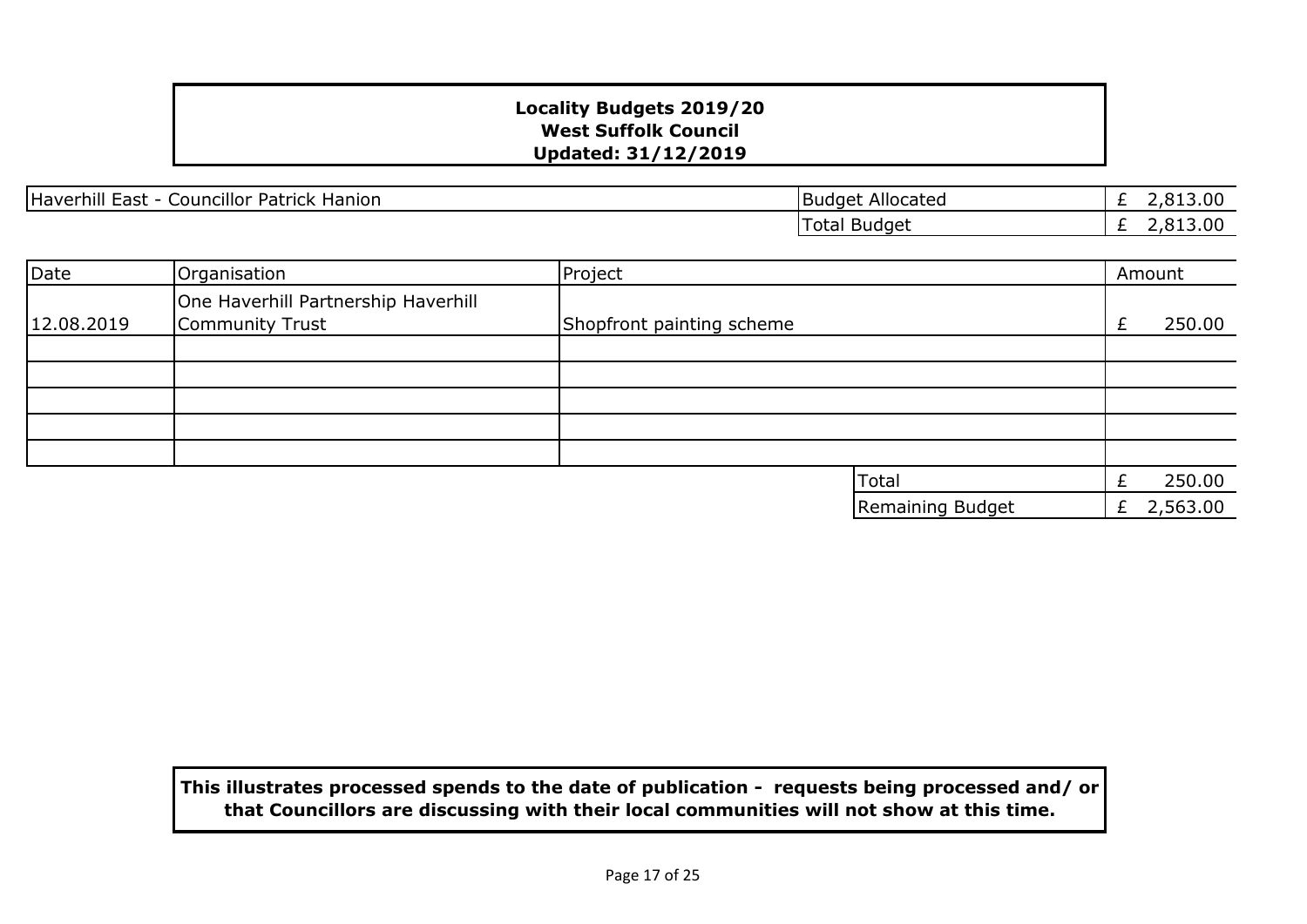Haverhill North - Councillor Joe Mason Budget Allocated

£ 2,813.00 £ 2,813.00 Total Budget

| Date       | Organisation                      | Project                                       |                  |   | Amount   |
|------------|-----------------------------------|-----------------------------------------------|------------------|---|----------|
| 16.08.2019 | Open Mind Meaningful Support      | Marketing resources to help reach more people |                  | £ | 150.00   |
| 28.10.2019 | Memories are Golden Community Hub | Refurbishment of the Dementia Hub             |                  | £ | 100.00   |
|            |                                   |                                               |                  |   |          |
|            |                                   |                                               |                  |   |          |
|            |                                   |                                               |                  |   |          |
|            |                                   |                                               |                  |   |          |
|            |                                   |                                               |                  |   |          |
|            |                                   |                                               |                  |   |          |
|            |                                   | Total                                         |                  | £ | 250.00   |
|            |                                   |                                               | Remaining Budget | £ | 2,563.00 |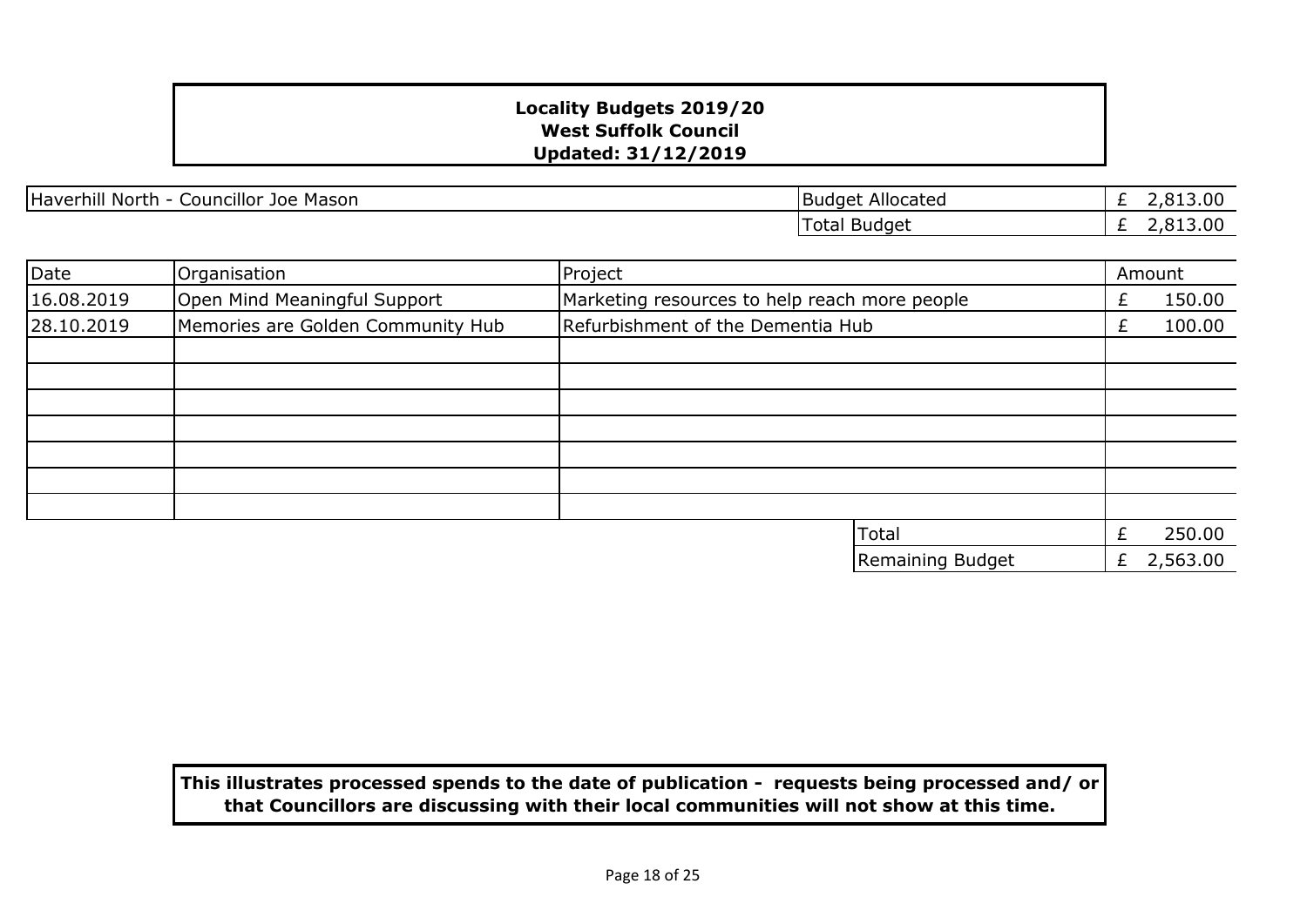Haverhill North - Councillor Elaine McManus

£ 2,813.00  $\overline{E}$  2,813.00 Total Budget

| Date       | Organisation                      | Project                                       |   | Amount   |
|------------|-----------------------------------|-----------------------------------------------|---|----------|
| 16.08.2019 | Open Mind Meaningful Support      | Marketing resources to help reach more people |   | 150.00   |
| 28.10.2019 | Memories are Golden Community Hub | Refurbishment of the Dementia Hub             |   | 100.00   |
|            |                                   |                                               |   |          |
|            |                                   |                                               |   |          |
|            |                                   |                                               |   |          |
|            |                                   |                                               |   |          |
|            |                                   |                                               |   |          |
|            |                                   |                                               |   |          |
|            |                                   | <b>Total</b>                                  |   | 250.00   |
|            |                                   | Remaining Budget                              | £ | 2,563.00 |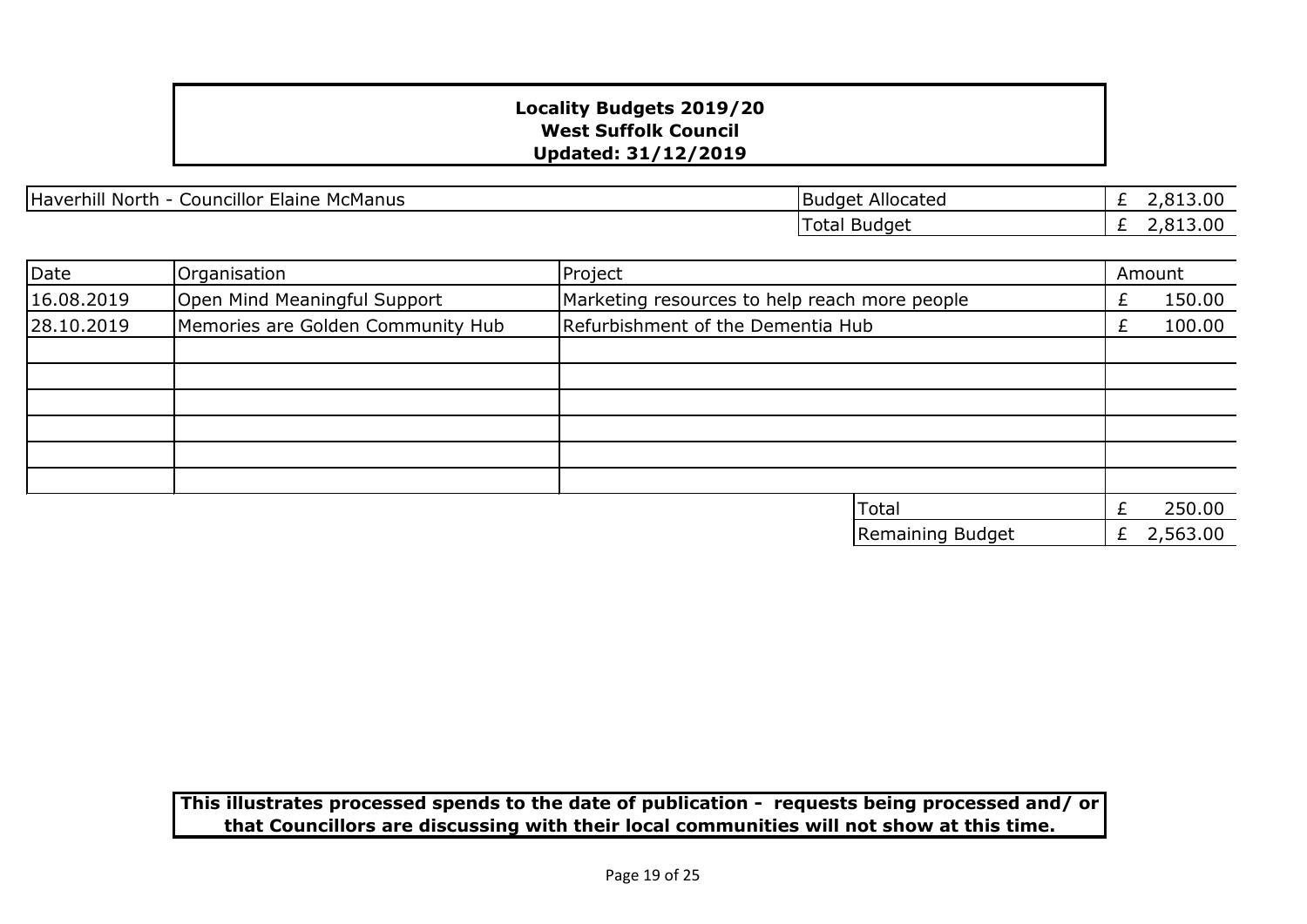| Haverhill North - Councillor Jason Crooks |              | <b>Budget Allocated</b> | £ $2,813.00$            |               |
|-------------------------------------------|--------------|-------------------------|-------------------------|---------------|
|                                           |              |                         | <b>Total Budget</b>     | £ $2,813.00$  |
|                                           |              |                         |                         |               |
| Date                                      | Organisation | Project                 |                         | Amount        |
|                                           |              |                         |                         |               |
|                                           |              |                         |                         |               |
|                                           |              |                         |                         |               |
|                                           |              |                         |                         |               |
|                                           |              |                         |                         |               |
|                                           |              |                         |                         |               |
|                                           |              |                         | Total                   | £<br>۰.       |
|                                           |              |                         | <b>Remaining Budget</b> | 2,813.00<br>£ |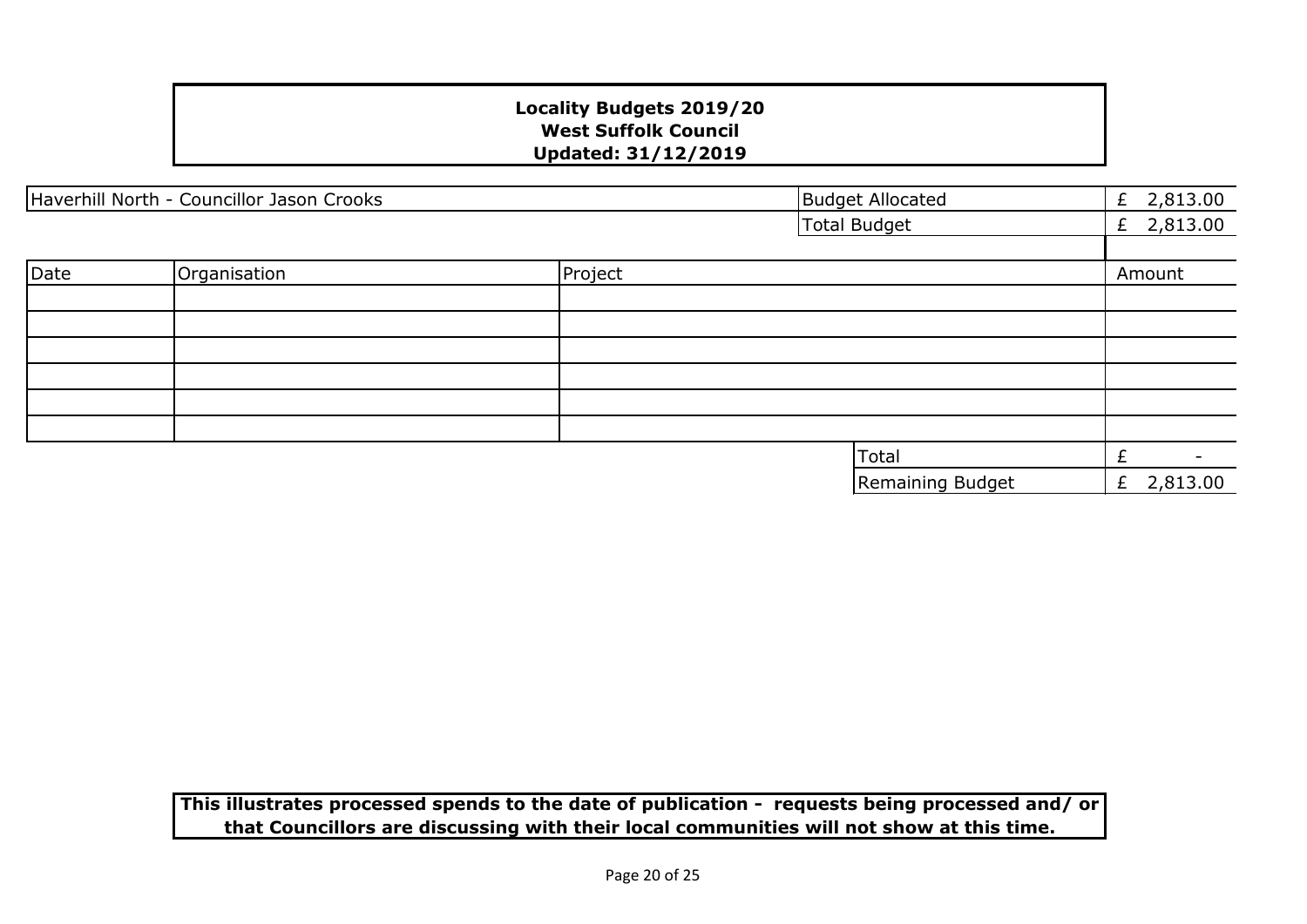| Haverhill S<br><br>Smith<br>David<br>_ouncillor<br>South - | <b>Budget</b><br>Allocated | 313.00<br>- |
|------------------------------------------------------------|----------------------------|-------------|
|                                                            | <b>Budget</b><br>' otal    | 13.00       |

| Date | Organisation | Project |                  | Amount        |
|------|--------------|---------|------------------|---------------|
|      |              |         |                  |               |
|      |              |         |                  |               |
|      |              |         |                  |               |
|      |              |         |                  |               |
|      |              |         |                  |               |
|      |              |         |                  |               |
|      |              |         | Total            |               |
|      |              |         | Remaining Budget | 2,813.00<br>E |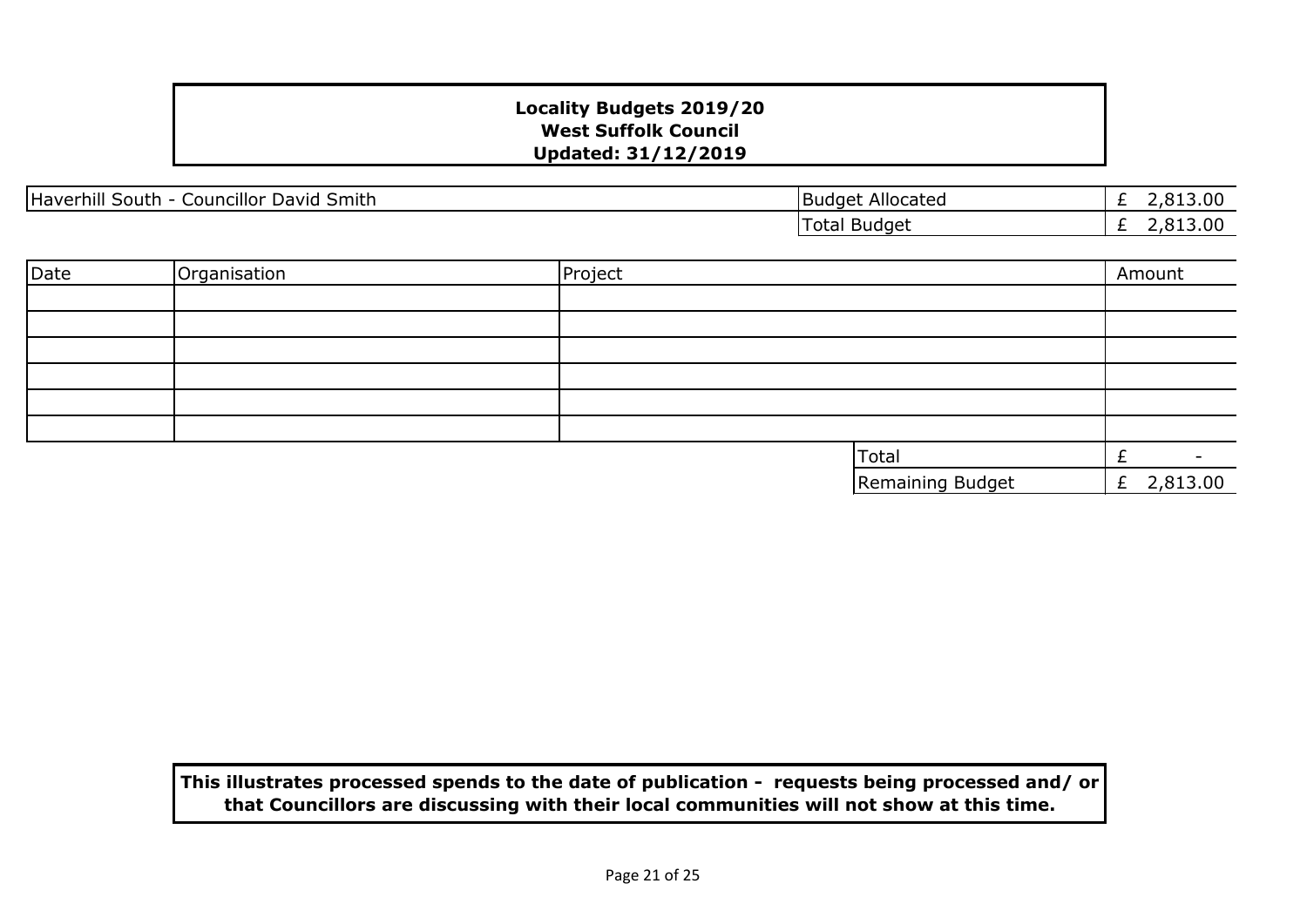Haverhill South East - Councillor Tony Brown Budget Allocated

£ 2,813.00 £ 2,813.00 Total Budget

| Date       | Organisation                        | Project                   |                  |   | Amount   |
|------------|-------------------------------------|---------------------------|------------------|---|----------|
|            | One Haverhill Partnership Haverhill |                           |                  |   |          |
| 12.08.2019 | Community Trust                     | Shopfront painting scheme |                  | £ | 500.00   |
|            |                                     |                           |                  |   |          |
|            |                                     |                           |                  |   |          |
|            |                                     |                           |                  |   |          |
|            |                                     |                           |                  |   |          |
|            |                                     |                           |                  |   |          |
|            |                                     |                           | <b>Total</b>     |   | 500.00   |
|            |                                     |                           | Remaining Budget | £ | 2,313.00 |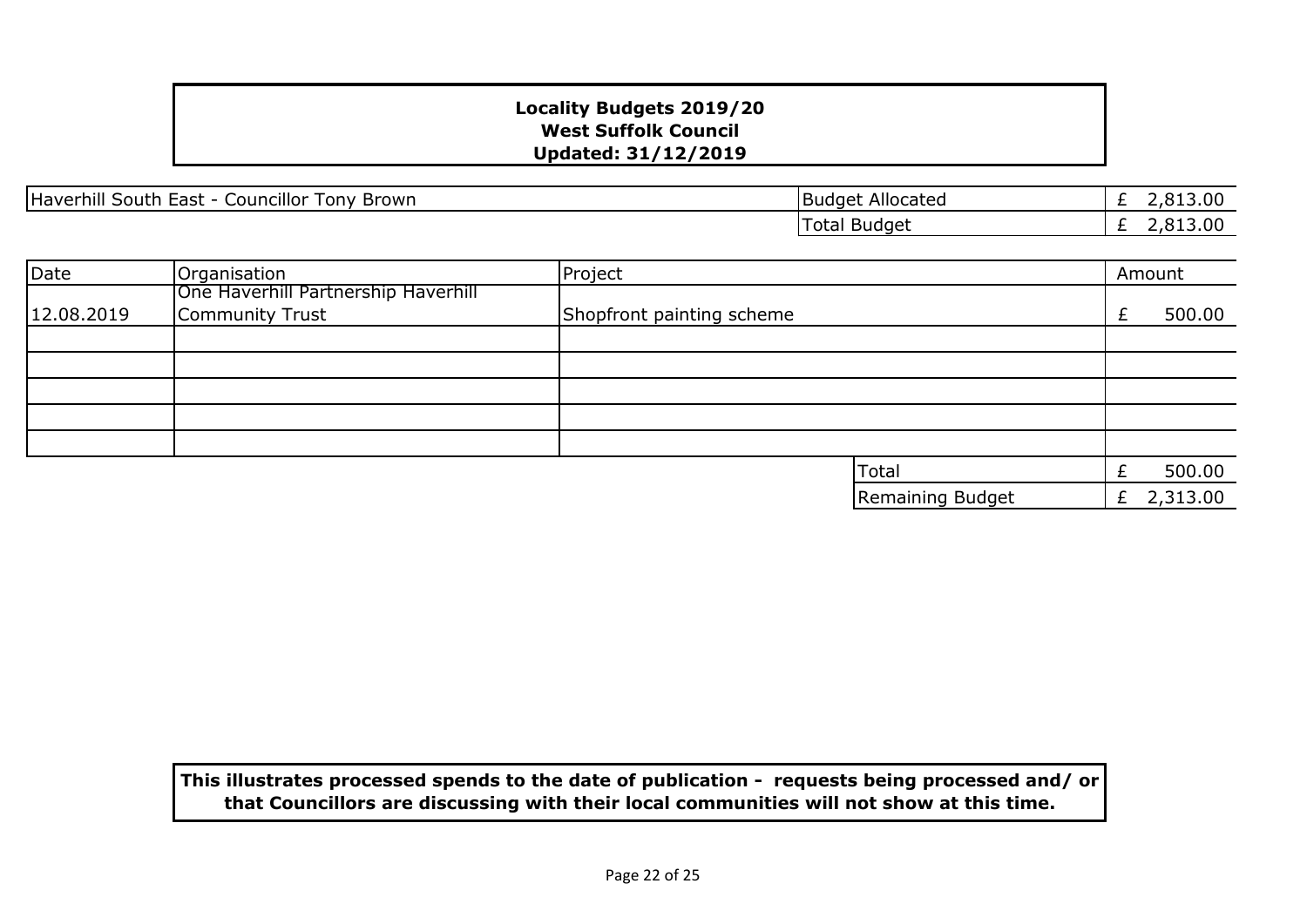Haverhill West - Councillor Margaret Marks **Budget Allocated** 

£ 2,813.00  $\overline{E}$  2,813.00 Total Budget

| Date       | Organisation                      | Project                           |                                               |   | Amount   |
|------------|-----------------------------------|-----------------------------------|-----------------------------------------------|---|----------|
| 09.08.2019 | Our Special Friends               | Animal befriending scheme         |                                               |   | 500.00   |
| 16.08.2019 | Open Mind Meaningful Support      |                                   | Marketing resources to help reach more people |   | 150.00   |
| 28.10.2019 | Memories are Golden Community Hub | Refurbishment of the Dementia Hub |                                               |   | 100.00   |
|            |                                   |                                   |                                               |   |          |
|            |                                   |                                   |                                               |   |          |
|            |                                   |                                   |                                               |   |          |
|            |                                   |                                   |                                               |   |          |
|            |                                   | Total                             |                                               |   | 750.00   |
|            |                                   |                                   | Remaining Budget                              | Ł | 2,063.00 |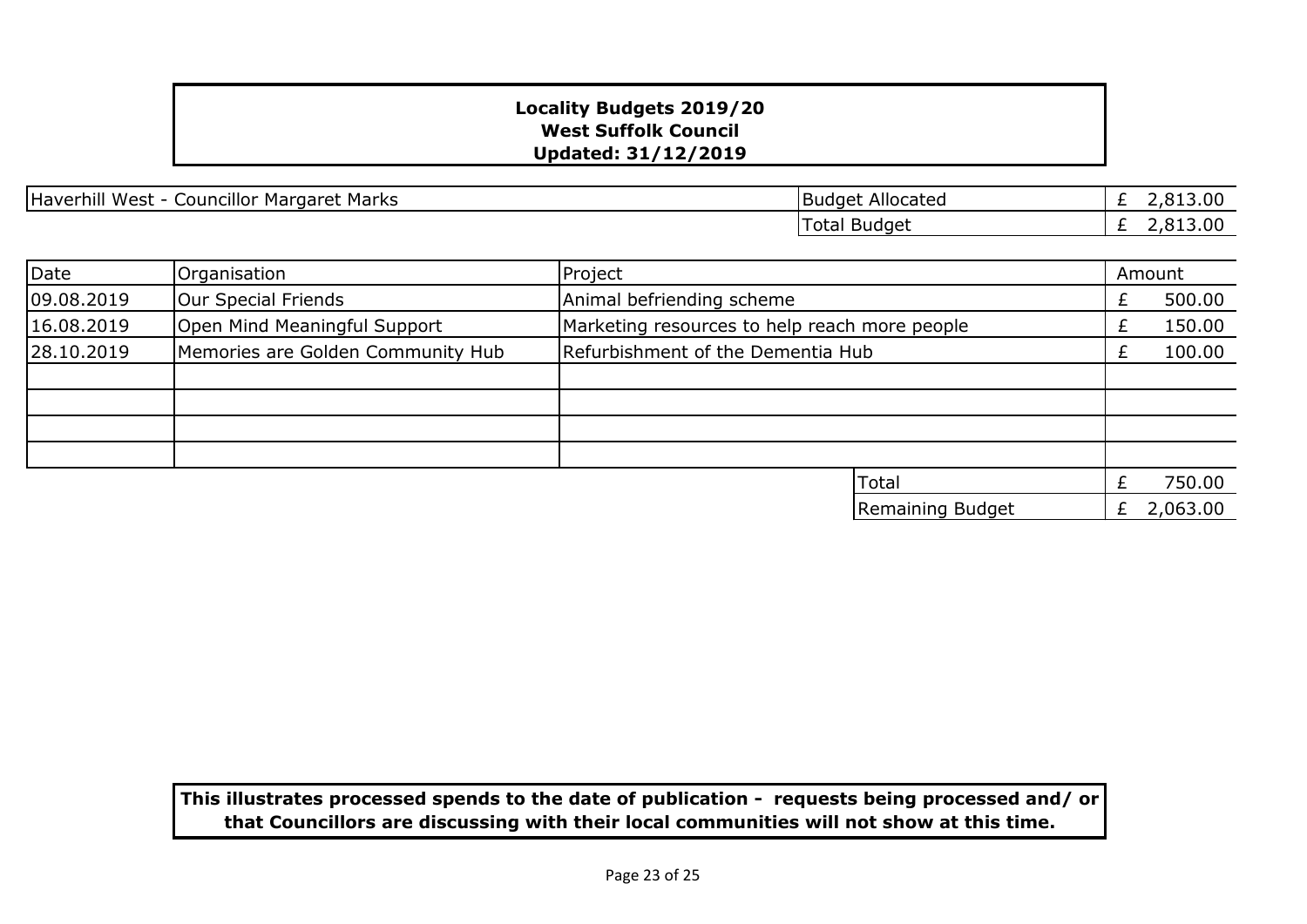Haverhill West - Councillor David Roach Budget Allocated

£ 2,813.00 £ 2,813.00 Total Budget

| Date       | Organisation                      | Project                                       |  | Amount   |
|------------|-----------------------------------|-----------------------------------------------|--|----------|
| 16.08.2019 | Open Mind Meaningful Support      | Marketing resources to help reach more people |  | 150.00   |
| 28.10.2019 | Memories are Golden Community Hub | Refurbishment of the Dementia Hub             |  | 450.00   |
|            |                                   |                                               |  |          |
|            |                                   |                                               |  |          |
|            |                                   |                                               |  |          |
|            |                                   |                                               |  |          |
|            |                                   | <b>Total</b>                                  |  | 600.00   |
|            |                                   | Remaining Budget                              |  | 2,213.00 |